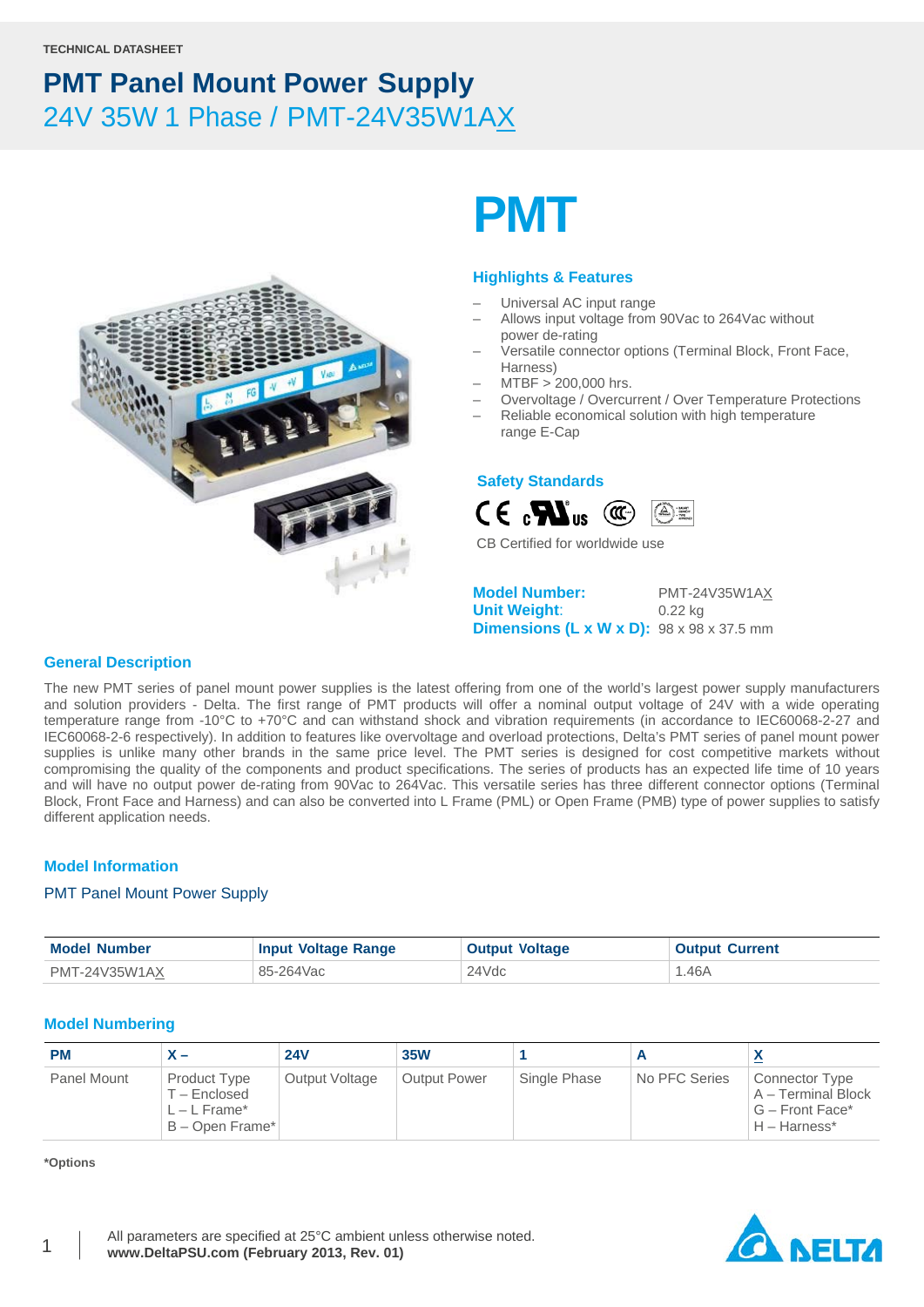### **Specifications**

### Input Ratings / Characteristics

| Nominal Input Voltage   | 100-240Vac                             |
|-------------------------|----------------------------------------|
| Input Voltage Range     | 85-264Vac                              |
| Nominal Input Frequency | 50-60Hz                                |
| Input Frequency Range   | 47-63Hz                                |
| Input Current           | $<$ 0.75A @ 115Vac, $<$ 0.50A @ 230Vac |
| Efficiency at 100% Load | $> 85.0\%$ @ 115Vac & 230Vac           |
| Max Inrush Current      | < 30A @ 115Vac, < 60A @ 230Vac         |
| Power Factor            | Conform to EN61000-3-2                 |
| Leakage Current         | $<$ 1mA @ 240Vac                       |
|                         |                                        |

### Output Ratings / Characteristics

| Nominal Output Voltage                                | 24Vdc                                                                       |
|-------------------------------------------------------|-----------------------------------------------------------------------------|
| Output Voltage Tolerance                              | $\pm$ 2% (initial set point tolerance from factory)                         |
| Output Voltage Adjustment Range                       | 22-28Vdc                                                                    |
| <b>Output Current</b>                                 | 1.46A                                                                       |
| <b>Output Power</b>                                   | 35W                                                                         |
| Line Regulation                                       | $0.5\%$ typ. ( $\circledR$ 85-264Vac input, 100% input)                     |
| Load Regulation                                       | $<$ 1% typ. (@ 85-264Vac input, 0-100% input)                               |
| PARD (20MHz)                                          | < 100mVpp @ $0^{\circ}$ C to 50 $^{\circ}$ C,<br>< 150mVpp $@ -10°C$ to 0°C |
| <b>Rise Time</b>                                      | < 30ms @ nominal input (100% load)                                          |
| Start-up Time                                         | < 2500ms @ nominal input (100% load)                                        |
| Hold-up Time                                          | > 16.7ms @ 115Vac                                                           |
| Dynamic Response (Overshoot & Undershoot O/P Voltage) | $\pm$ 5% @ 0-100% load (Slew Rate: 0.1A/ $\mu$ S)                           |
| Start-up with Capacitive Loads                        | 8,000µF Max                                                                 |

### **Mechanical**

| Case Chassis           | Aluminium                    |
|------------------------|------------------------------|
| Case Cover             | <b>SGCC</b>                  |
| Dimensions (L x W x D) | 98 x 98 x 37.5 mm            |
| Unit Weight            | $0.22$ kg                    |
| Indicator              | Green LED (DC OK)            |
| Cooling System         | Convection                   |
| Terminal               | Refer to the Table on Page 7 |
| Wire                   | Refer to the Table on Page 7 |

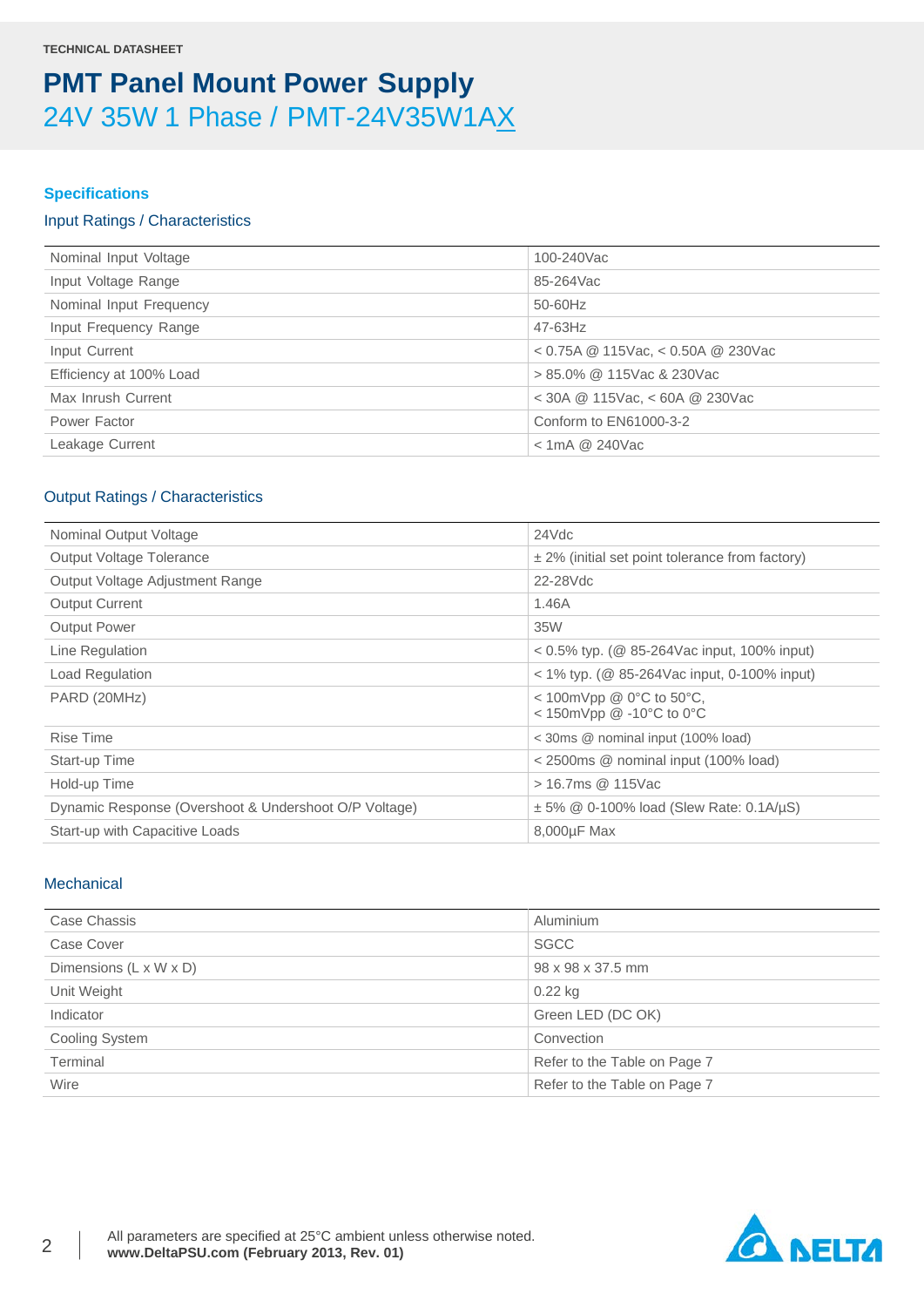### **Environment**

| Surrounding Air Temperature | Operating | $-10^{\circ}$ C to $+70^{\circ}$ C                                                                      |
|-----------------------------|-----------|---------------------------------------------------------------------------------------------------------|
|                             | Storage   | $-25^{\circ}$ C to $+85^{\circ}$ C                                                                      |
| Power De-rating             |           | $> 50^{\circ}$ C de-rate power by 2.5% / $^{\circ}$ C                                                   |
| <b>Operating Humidity</b>   |           | < 95% RH (Non-Condensing)                                                                               |
| <b>Operating Altitude</b>   |           | 5.000 Meters                                                                                            |
| Shock Test (Non-Operating)  |           | IEC60068-2-27, 50G for a duration of 11ms,<br>3 times per direction, 18 times in total                  |
| Vibration (Non-Operating)   |           | IEC60068-2-6, 10Hz to 55Hz @ 50m/S <sup>2</sup> (5G peak);<br>90 min per axis for all X, Y, Z direction |
| <b>Pollution Degree</b>     |           | 2                                                                                                       |

### **Protections**

| Overvoltage                     | < 32V, ±10%, SELV Output, Hicc-up Mode,<br>Non-Latching (Auto-Recovery)     |
|---------------------------------|-----------------------------------------------------------------------------|
| Overload / Overcurrent          | > 120% of rated load current, Hicc-up Mode,<br>Non-Latching (Auto-Recovery) |
| Over Temperature                | Non-Latching (Auto-Recovery)                                                |
| <b>Short Circuit</b>            | Hicc-up Mode, Non-Latching<br>(Auto-Recovery when the fault is removed)     |
| <b>Protection Against Shock</b> | Class I with PE* connection                                                 |

\*PE: Primary Earth

### Reliability Data

| MTBF                   | $> 200,000$ hrs.                            |
|------------------------|---------------------------------------------|
| Expected Cap Life Time | 10 years (115Vac & 230Vac, 50% load @ 40°C) |

### Safety Standards / Directives

| <b>Electrical Safety</b>              | TUV Bauart to EN60950-1, UL/cUL recognized to<br>UL60950-1 and CSA C22.2 No. 60950-1, CB scheme to<br>IEC60950-1, CCC to GB4943 |
|---------------------------------------|---------------------------------------------------------------------------------------------------------------------------------|
| ITE.                                  | IEC/EN/UL 60950-1                                                                                                               |
| <b>CE</b>                             | In conformance with EMC Directive 2004/108/EC and<br>Low Voltage Directive 2006/95/EC                                           |
| Material and Parts                    | RoHS Directive 2011/65/EU Compliant                                                                                             |
| Galvanic Isolation<br>Input to Output | 3.0KVac                                                                                                                         |
| Input to Ground                       | 1.5KVac                                                                                                                         |
| Output to Ground                      | $0.5$ KVac                                                                                                                      |

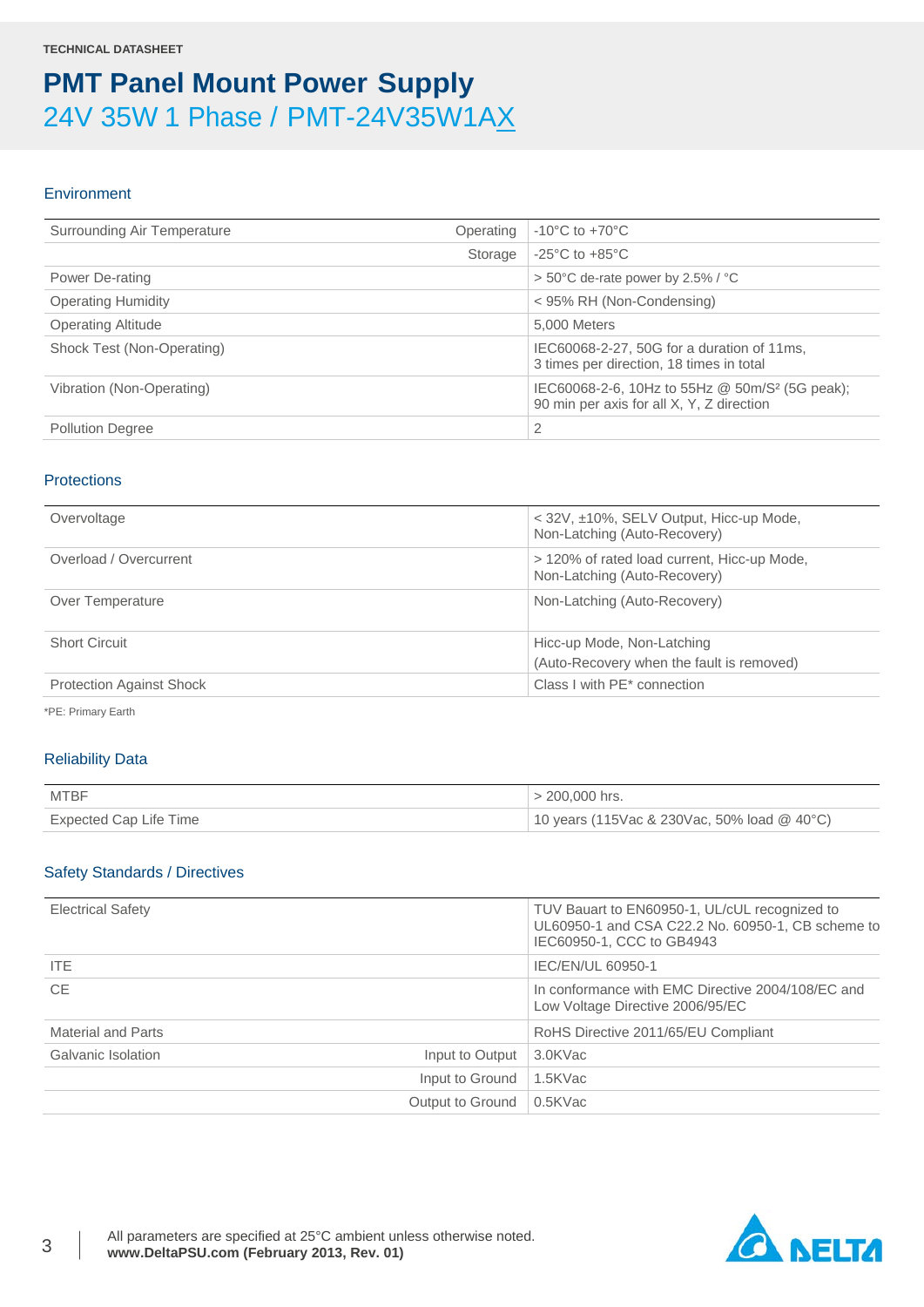### EMC

| EMC / Emissions                          |               | CISPR22, EN55022, FCC Title 47: Class B                                                             |
|------------------------------------------|---------------|-----------------------------------------------------------------------------------------------------|
| Immunity to                              |               |                                                                                                     |
| Electrostatic Discharge                  |               | IEC61000-4-2 Level 4 Criteria $A^{1}$<br>Air Discharge: 15kV<br>Contact Discharge: 8kV              |
| Radiated Field                           | IEC61000-4-3  | Level 3 Criteria $A^{1}$<br>80MHz-1GHz, 10V/M with 1kHz tone / 80% modulation                       |
| <b>Electrical Fast Transient / Burst</b> | IEC61000-4-4  | Level 3 Criteria $A^{1}$<br>2kV                                                                     |
| Surge                                    | IEC61000-4-5  | Level 3 Criteria $A^{1}$<br>Common Mode <sup>2)</sup> : 2kV<br>Differential Mode <sup>3</sup> : 1kV |
| Conducted                                | IEC61000-4-6  | Level 3 Criteria $A^{1}$<br>150kHz-80MHz, 10Vrms                                                    |
| Power Frequency Magnetic Fields          | IEC61000-4-8  | Criteria $A^{1}$<br>10A/Meter                                                                       |
| <b>Voltage Dips</b>                      | IEC61000-4-11 | 100% dip; 1 cycle (20ms); Self Recoverable                                                          |
| Low Energy Pulse Test (Ring Wave)        | IEC61000-4-12 | Level 3 Criteria $A^{1}$<br>Common Mode <sup>2)</sup> : 2kV<br>Differential Mode <sup>3</sup> : 1kV |
|                                          |               |                                                                                                     |

1) Criteria A: Normal performance within the specification limits

2) Asymmetrical: Common mode (Line to earth)

3) Symmetrical: Differential mode (Line to line)

### **Block Diagram**



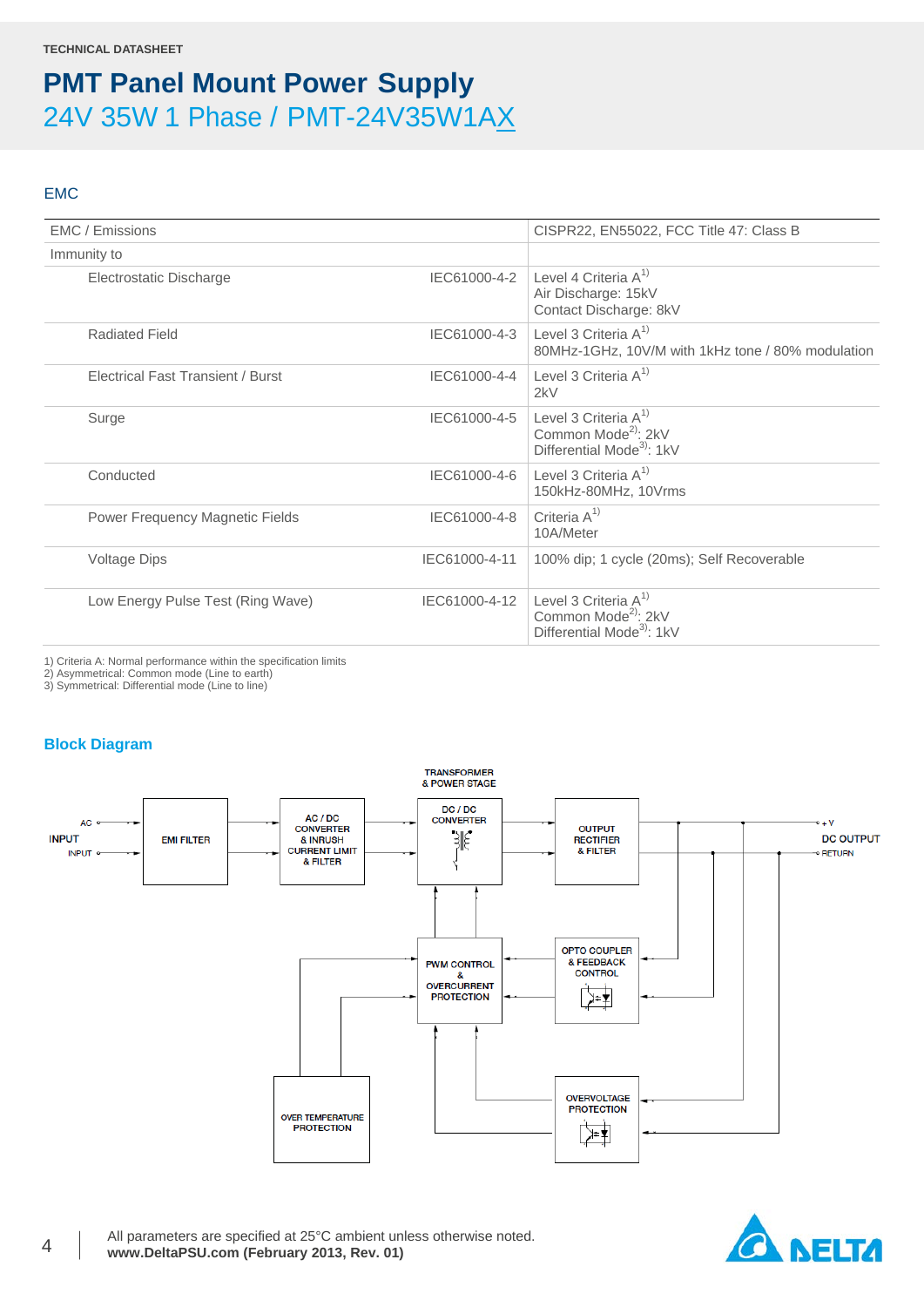### **Dimensions**

**L x W x D:** 98 x 98 x 37.5 mm



### **Engineering Data**



**Fig. 1 De-rating for Vertical and Horizontal Mounting Orientation** > 50°C de-rate power by 2.5% / °C

- 1. Power supply components may degrade, or be damaged, when the power supply is continuously used outside the shaded region, refer to the graph shown in Fig. 1.
- 2. If the output capacity is not reduced when the surrounding air temperature >50°C, the device will run into Over Temperature Protection. When activated, the output voltage will go into bouncing mode and will<br>recover when the surrounding air recover when the surrounding air temperature is lowered or the load is reduced as far as necessary to keep the device in working condition.
- 3. In order for the device to function in the manner intended, it is also necessary to keep a safety distance of 20mm with adjacent units while the device is in operation.
- 4. Depending on the surrounding air temperature and output load delivered by the power supply, the device can be very hot!
- 5. If the device has to be mounted in any other orientation, please do not hesitate to contact **info@deltapsu.com** for more details.

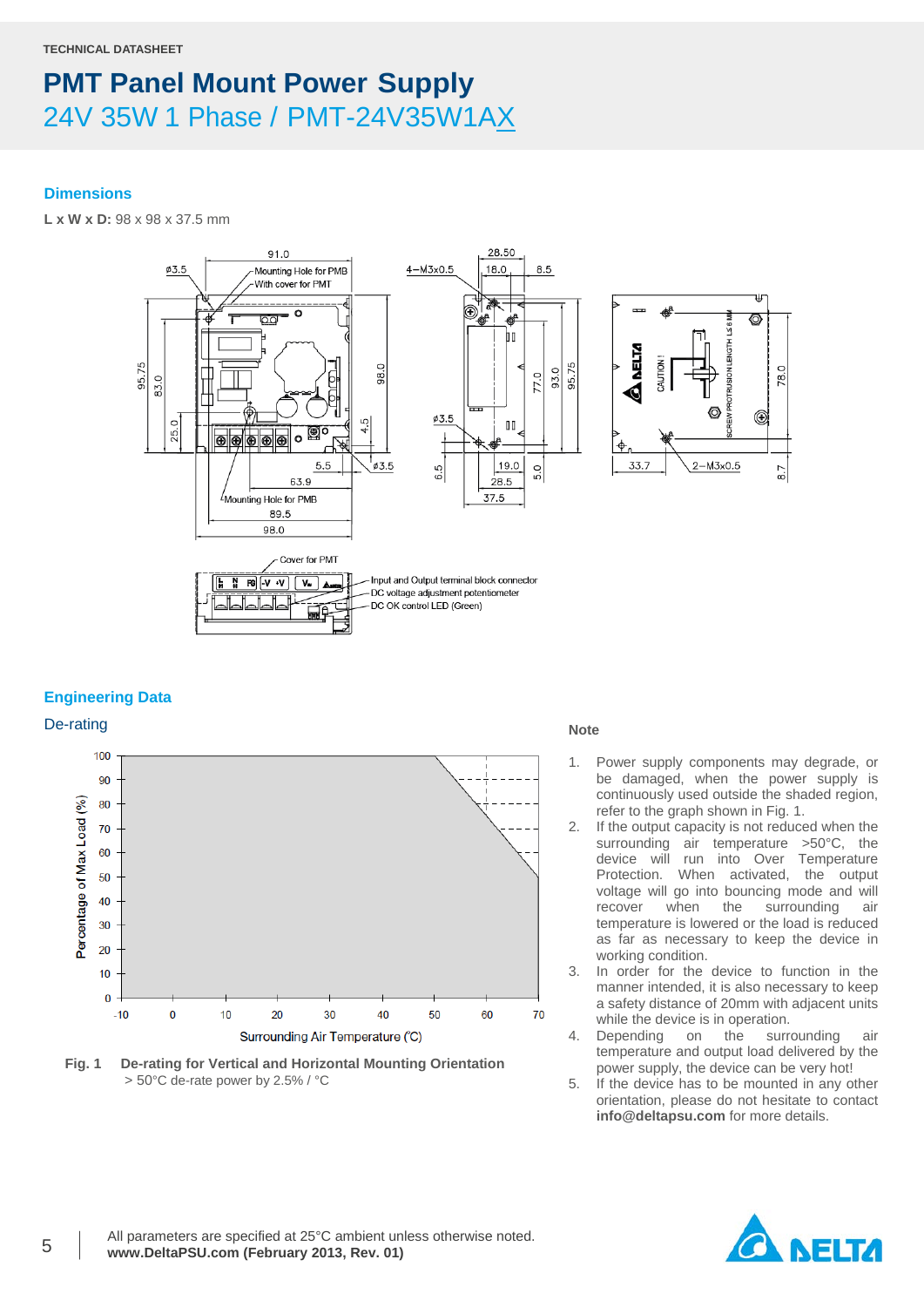#### **TECHNICAL DATASHEET**

### **PMT Panel Mount Power Supply** 24V 35W 1 Phase / PMT-24V35W1AX

### Output De-rating VS. Input Voltage



 No output power de-rating for the input voltage from 90Vac to 264Vac

### **Assembly & Installation**

Mounting holes for power supply assembly onto the mounting surface.

- Ⓐ The power supply shall be mounted on minimum 2 mounting holes using M3 screw minimum 5 mm length.
- Ⓑ This surface belongs to customer's end system or panel where the power supply is mounted.
- **Connector**







**Fig. 2.1 Side Mounting (Vertical) Fig. 2.2 Base Mounting (Vertical) Fig. 2.3 Side Mounting (Horizontal)**

### Improper Installations



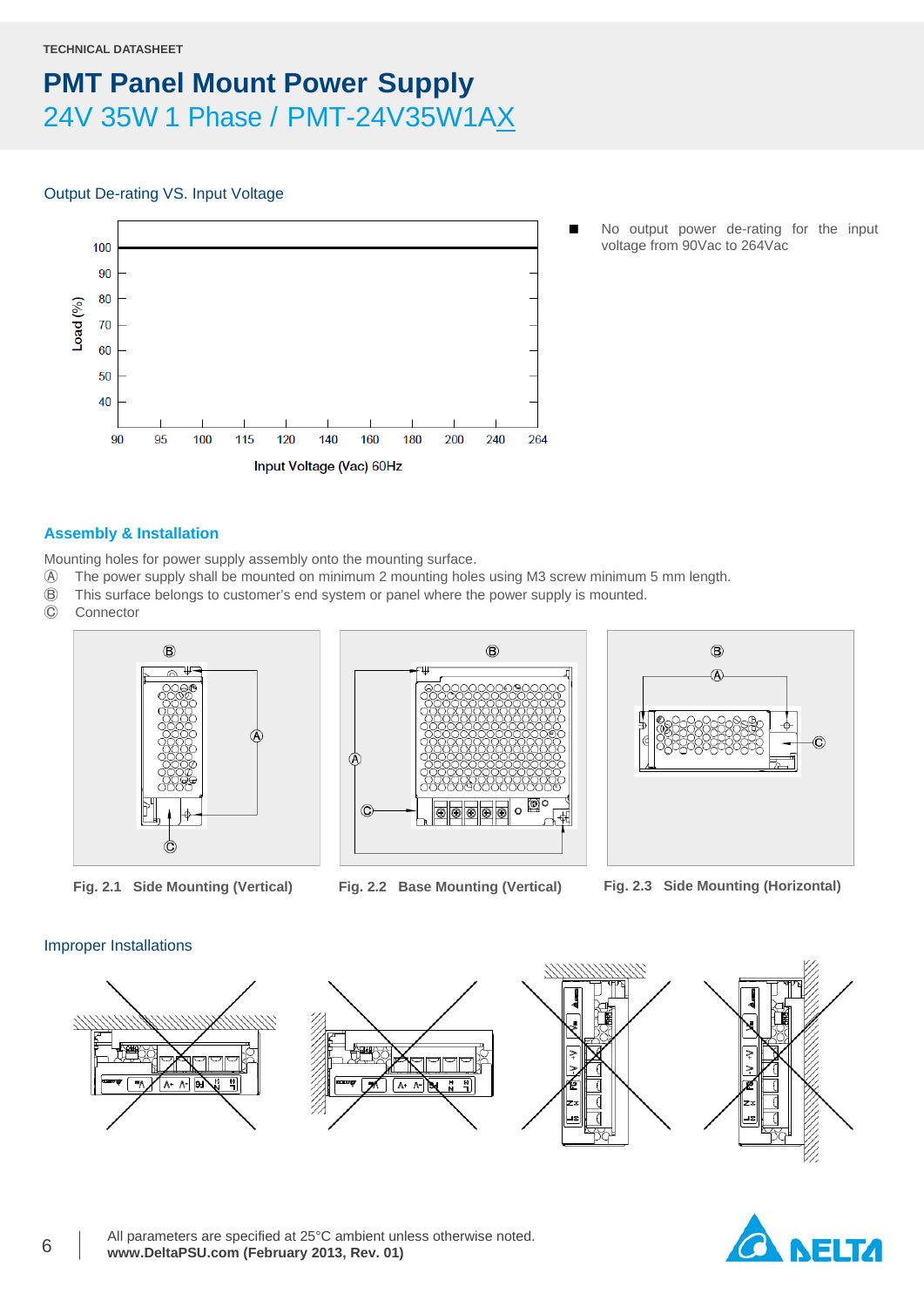

■ Only use M3 screw  $\leq$  X mm through the base mounting holes (Refer to the Screw Protrusion Length in the table below). This is to keep a safe distance between the screw and internal components.

### Connection & Screw Protrusion Data

| <b>Product Group</b> | <b>Item</b>                    |                          | <b>Connector Options</b> |                   |
|----------------------|--------------------------------|--------------------------|--------------------------|-------------------|
| <b>PMT</b>           |                                | A - Terminal Block       | G - Front Face*          | $H - Harness*$    |
|                      | <b>AWG</b>                     | $22 - 12$                | $22 - 12$                | $22 - 18$         |
|                      | Torque                         | 13Kgf.cm                 | 13Kgf.cm                 |                   |
|                      | Input Connector                | $\overline{\phantom{0}}$ | $\overline{\phantom{0}}$ | B3P5-VH(LF)(SN)   |
|                      | <b>Output Connector</b>        | $\overline{\phantom{m}}$ | $\overline{\phantom{m}}$ | B2P3-VH(LF)(SN)   |
|                      | Input Mating Connector         | $\overline{\phantom{m}}$ | $\overline{\phantom{0}}$ | VHR-5N            |
|                      | <b>Output Mating</b>           | $\overline{\phantom{m}}$ | $\overline{\phantom{0}}$ | VHR-3N            |
|                      | Input & Output Terminal        | $\overline{\phantom{m}}$ | $\overline{\phantom{m}}$ | SVH-21T-P1.1      |
|                      | <b>Screw Protrusion Length</b> | 5mm (6mm Max)            | 5mm (6mm Max)            | 5mm (6mm Max)     |
| PML*                 | <b>AWG</b>                     | $22 - 12$                | $22 - 12$                | $22 - 18$         |
|                      | Torque                         | 13Kgf.cm                 | 13Kgf.cm                 |                   |
|                      | Input Connector                | $\qquad \qquad -$        | $\qquad \qquad -$        | B3P5-VH(LF)(SN)   |
|                      | <b>Output Connector</b>        | $\overline{\phantom{0}}$ | $\overline{\phantom{0}}$ | B2P3-VH(LF)(SN)   |
|                      | Input Mating Connector         | $\qquad \qquad -$        | $\overline{\phantom{0}}$ | VHR-5N            |
|                      | <b>Output Mating</b>           | $\overline{\phantom{m}}$ | $\qquad \qquad -$        | VHR-3N            |
|                      | Input & Output Terminal        | $\overline{\phantom{0}}$ | $\overline{\phantom{m}}$ | SVH-21T-P1.1      |
|                      | <b>Screw Protrusion Length</b> | 5mm (6mm Max)            | 5mm (6mm Max)            | 5mm (6mm Max)     |
| PMB*                 | <b>AWG</b>                     | $22 - 12$                | $22 - 12$                | $22 - 18$         |
|                      | Torque                         | 13Kgf.cm                 | 13Kgf.cm                 | $\qquad \qquad -$ |
|                      | Input Connector                | $\overline{\phantom{0}}$ | $\overline{\phantom{m}}$ | B3P5-VH(LF)(SN)   |
|                      | Output Connector               | $\qquad \qquad -$        | $\overline{\phantom{0}}$ | B2P3-VH(LF)(SN)   |
|                      | Input Mating Connector         | $\overline{\phantom{m}}$ | $\overline{\phantom{m}}$ | VHR-5N            |
|                      | <b>Output Mating</b>           | $\overline{\phantom{m}}$ |                          | VHR-3N            |
|                      | Input & Output Terminal        | $\qquad \qquad -$        | $\overline{\phantom{0}}$ | SVH-21T-P1.1      |
|                      | <b>Screw Protrusion Length</b> | 5mm                      | 5mm                      | 5mm               |

#### \*Options

- To ensure sufficient convection cooling, always maintain a safety distance of 20mm from all ventilated surfaces while the device is in operation.
- The device is not recommended to be placed on low thermal conductive surfaces, for example, plastics.
- Prevent any foreign metal, particles or conductors to enter the device through the openings during installation. It can cause: Electric shock; Safety Hazard; Fire; Product failure.

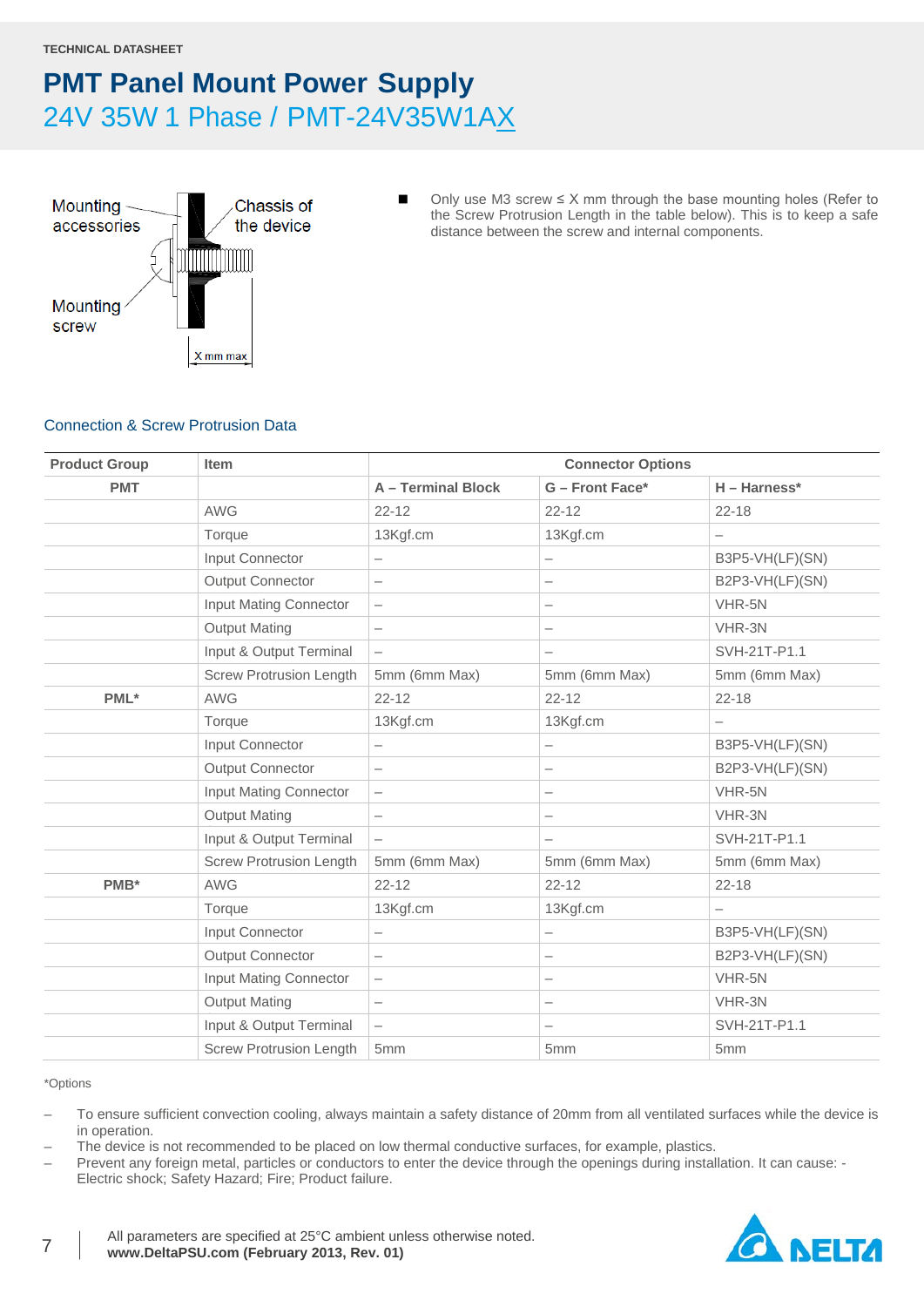### **Functions**

### Start-up Time

The time required for the output voltage to reach 90% of its set value, after the input voltage is applied.

### Rise Time

The time required for the output voltage to change from 10% to 90% of its set value.

### Hold-up Time

Hold up time is the time when the AC input collapses and output voltage retains regulation for a certain period of time. The time required for the output to reach 95% of its set value, after the input voltage is removed.

### ■ Graph illustrating the Start-up Time, Rise Time, and Hold-up Time



### Inrush Current

Inrush current is the peak, instantaneous, input current measured and, occurs when the input voltage is first applied. For AC input voltages, the maximum peak value of inrush current will occur during the first half cycle of the applied AC voltage. This peak value decreases exponentially during subsequent cycles of AC voltage.



### Dynamic Response

The power supply output voltage will remains within  $±5\%$  of its steady state value, when subjected to a dynamic load from 0 to 100% of its rated current.



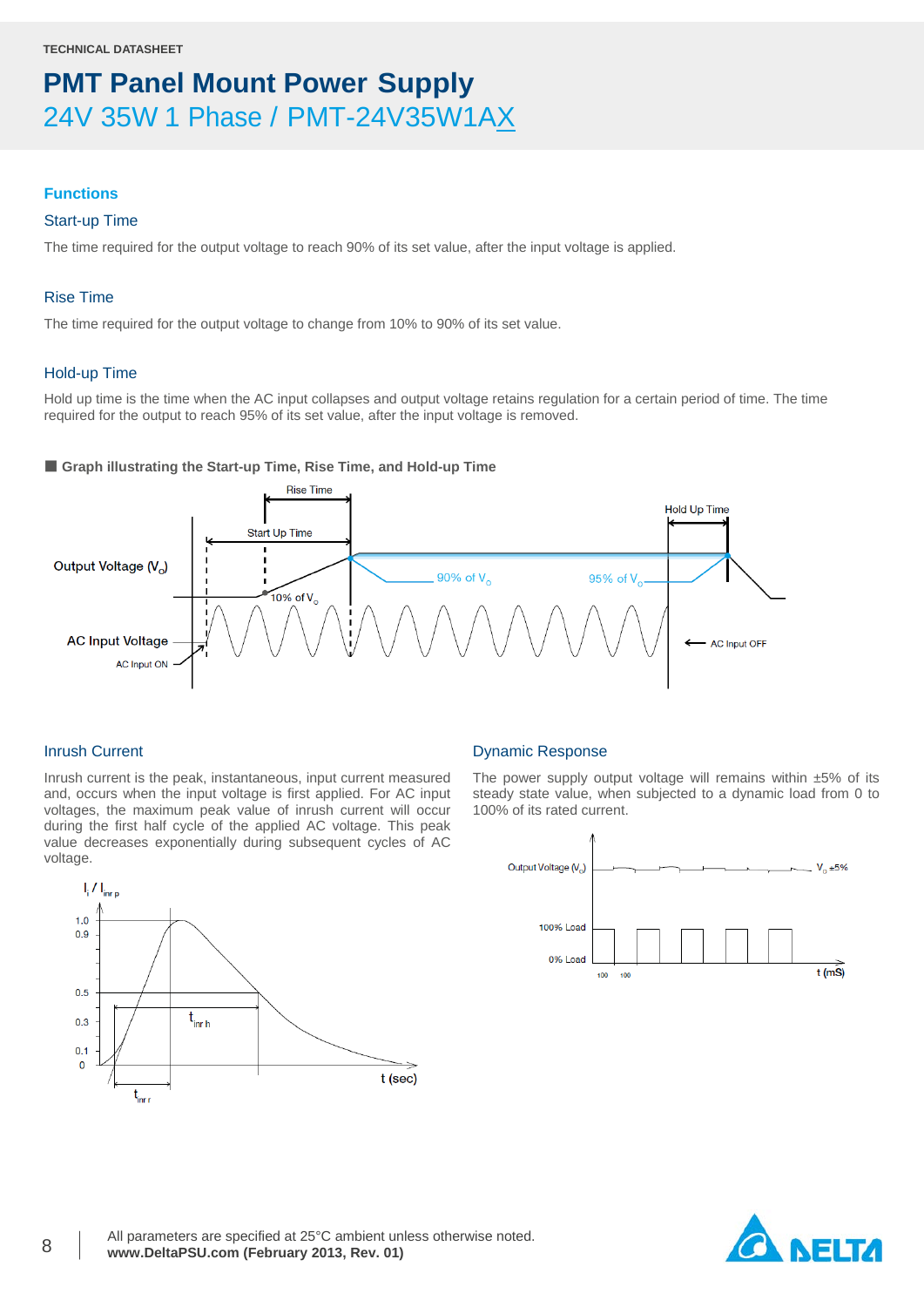### Overload & Overcurrent Protections

The power supply's Overload (OLP) and Overcurrent (OCP) Protections will be activated when output current exceeds 120% of  $I<sub>O</sub>$  (Max load). In such occurrence, the  $V<sub>O</sub>$  will start to droop and once the power supply has reached its maximum power limit, the protection is activated and the power supply will go into "Hiccup mode" (Auto-Recovery). The power supply will recover once the fault condition of the OLP and OCP is removed and  $I<sub>O</sub>$  is back within the specifications.



Additionally, if the  $I<sub>0</sub>$  is <120% but >100% for a prolong period of time (depending on the load), the Over Temperature Protection (OTP) will be activated due to high temperature on critical components. The power supply will then go into "Hiccup mode" until the fault is removed.

### Overvoltage Protection

The power supply's overvoltage circuit will be activated when its internal feedback circuit fails. The output voltage shall not exceed its specifications defined on Page 3 under "Protections".



### Over Temperature Protection

As mentioned above, the power supply also has Over Temperature Protection (OTP). This is activated when the overload condition persists for an extended duration and the output current is below the overload trigger point but >100% load. In the event of a higher operating condition at 100% load, the power supply will run into OTP when the surrounding air temperature is >50°C. When activated, the output voltage will go into bouncing mode until the operating surrounding air temperature drops to 50°C or output capacity is reduced as recommended in the de-rating graph.

### Short Circuit Protection

The power supply's output OLP/OCP function also provides protection against short circuits. When a short circuit is applied, the output current will operate in "Hiccup mode", as shown in the illustration in the OLP/OCP section on this page. The power supply will return to normal operation after the short circuit is removed.

### Operating Mode



### **Fig. 3 Redundancy / Parallel Operation Connection Diagram**

\*Vdrop will vary from 0.60V to 0.90V (Typical 0.65V) depending on the load current and surrounding air temperature.

#### **Redundancy Operation**

In order to ensure proper redundancy operation for the power supply unit (PSU), ensure that the output voltage difference between the two units is kept at 0.45~0.50V for 24V supplies. Follow simple steps given below to verify:

#### **Step 1.**

Measure output voltage of PSU 1 and PSU 2. If PSU 1 is the master unit, then  $V<sub>O</sub>$  of PSU 1 must be higher than PSU 2.

In order to set the output voltage, connect the power supply to 50% load and set the PSU 1 and PSU 2 output voltage.

#### **Step 2.**

Connect the right DRR module, 20A as per the system requirement to the power supply units PSU 1 and PSU 2 at V<sub>in</sub> 1 & V<sub>in</sub> 2 respectively.

#### **Step 3.**

Connect the system load from V<sub>out</sub>. Please note that output voltage  $V_{out}$  from DRR module will be  $=$  V<sub>0</sub> (output voltage of power supply) – V<sub>drop</sub><sup>\*</sup> (in DRR module).